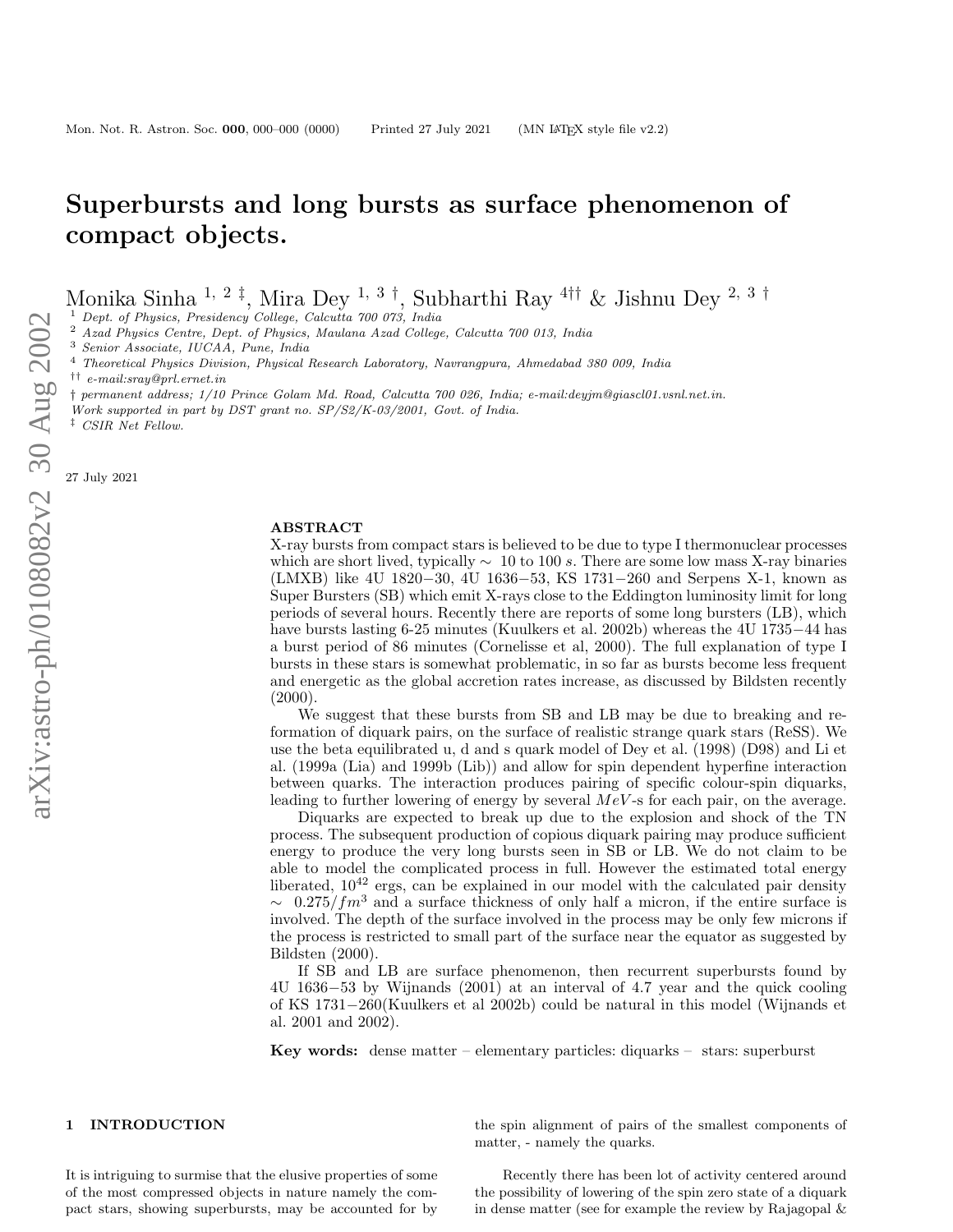Wilczek (2000) and references therein). There has also been the suggestion that diquarks may be present (Bhalerao & Bhaduri 2000) like droplets, i.e. with total negative energy rather than just a negative correlation energy as in a superconducting pair.

The large  $N_c$  expansion, for the number of colours  $N_c$ , suggests a tree level mean field calculation for quark matter. Using a realistic two quark potential within this scenario leads to realistic strange stars (ReSS) which are self bound. The matter has a minimum energy at a density which is high ( $\sim$  4 to 5 times the normal nuclear matter density,  $\rho_0 = 0.17/fm^3$  as shown in D98. We now estimate the spin correlations in this matter, which is washed out in the mean field approximation of D98, being a  $1/N_c$  effect, by a simple perturbative calculation using various sets of smeared spin-spin interaction which were tested out for the isobarnucleon mass difference in Dey and Dey (1984).

The importance of the exercise may be far-reaching, in so far as there is a rich plethora of unexplained phenomena in the X-ray emission pattern of compact stars. For example the compact object claimed to be ReSS (Lia), the SAX J1808.8−3658, show erratic luminosity behaviour and a very long burst time (Wijnands et al. 2001b). The recent discovery of the compactness of RXJ 1856.5−3754 also supports the possibility of strange stars (Drake et al, 2002)

We suggest that the structure of the surface of the star may be as important as the nature of the accretion disk variations in explaining these phenomena.

It is worth noting that according to Kapoor and Shukre (2001), even radio pulsars are so compact that it is difficult to explain their mass and radius from neutron star models. They prefer ReSS.

## 2 THE ASTROPHYSICAL PROBLEM, SUPER BURSTERS.

Type - I X - ray bursts in LMXB systems are characterized by fast rise times (of the order of seconds), long decay times (seconds to minutes), spectral softening during the bursts, and recurrence times of hours to days. In contrast, the physics behind long lasting 'super bursts' seen recently in several stars is not yet well known, which is mostly a result of the very recent discovery of such bursts and the limited information available about them (Wijnands 2001). The first superburst was reported by Cornelisse et al (2000) from the LMXB 4U 1735−44 in 2000. Wijnands (2001) reported two superbursts for 4U 1636−53 and Heise et al. (2000) for KS 1731−4260 and Serpens X-1. For 4U 1636−53 two clear superbursts have been observed, although some of the smaller flares seen might also be related to superburst phenomenon (Wijnands 2001).

Spin alignment may be spoiled during the prolonged strong accretion and the shock of the thermonuclear bursts <sup>1</sup>. The realigning of the spin zero diquarks could be a very natural scenario for the superbursts, - which will be a slower process, since the u, d, s quark and electron percentages are equilibrated with the beta stability and charge neutrality

conditions involving slower weak and electromagnetic processes. The diquark energy lowering is a strong process and the magnitude of energy release is of the same order as that of a thermonuclear reaction (TR).

The mechanism for superburst that we suggest is outlined below :

compact stars with a high rate of accretion undergo thermonuclear bursts lasting typically upto 20 seconds. During the high accretion and the TR, the quark pairs (in particular the ud pairs), - bound by the short range spin-spin interaction, - break. After a sufficiently long time (expected to vary substantially from star to star due to the statistical nature of the processes and also the variation of the surface conditions  $2$  - most of the pairs are broken and after a final TR, the pairs start realigning.

The realigning of pairs will lead to a prolonged emission of energy which may be transformed into X-rays leading to the superbursts. This time may also vary for the same reasons as above thus explaining the 86 min. superburst in 4U 1735−44 (Cornelisse et al. 2002), 4 hours in Serpens X-1 (Cornelisse et al. 2000) and half a day in KS 1731−260(Kuulkers et al. 2002b).

According to this scenario there will be a link with the extreme macro physics of compact stars of sizes of the order of kms and masses of the order of solar masses with small diquarks paired by a short range force of few  $fm$  and bound by few  $MeV$ . There is no time-scale limit in this model between two superbursts and one may assume that the 4.7 years gap between the two superbursts seen in 4U 1636−53, is the upper limit for the interval since due to the erratic sampling of RXTE/ASM which detected these bursts some intermediate bursts might have been missed or partly recorded (Wijnands 2001).

4U 1820−30 which was a candidate for ReSS in D98 also shows superbursts lasting 3 hrs and a very interesting model has been proposed to explain this Cummings and Bildsten (2001), Strohmayer and Brown (2001). These authors suggest that for this particular star, which they assume to be a neutron star, the superbursts are due to unstable carbon burning, the carbon being possible remnants from the ashes of a Helium thermonuclear burst buried deep down (∼ 10m) in an 'ocean', mixed with iron.

This is in sharp contrast to our scenario where we find enough ud quark pairs, within depth of about  $10^{-5}$  cm of the high density star skin, to provide the energy of the burst (estimated by Strohmayer and Brown (2001) to be  $1.4 \times$  $10^{42}$  ergs equivalent to  $10^{47}$  MeV). The strongest constraint according to them on their scenario is that another such superburst should not be detected within a time scale less than a decade. So, if 4U 1820−30 shows another superburst within the next few months or years, the assignment of ReSS for this star D98 will find additional support from present considerations.

We thus find that our model admits of a rather attractive alternate solution to the problem which is also applicable to the other superbursters. It must be mentioned that

 $1$  or the conversion of the normal accreting matter into strange matter if one prefers the other scenario for the short initial burst, (Bombaci and Datta 2000)

<sup>2</sup> This time interval may be a few minutes [for example 6-25 minutes for the 10 superbursts observed in GX 17+2, Kuulkers et al. (2002a)], or several years [for example 4.7 years as in 4U 1636−53, Wijnands 2001]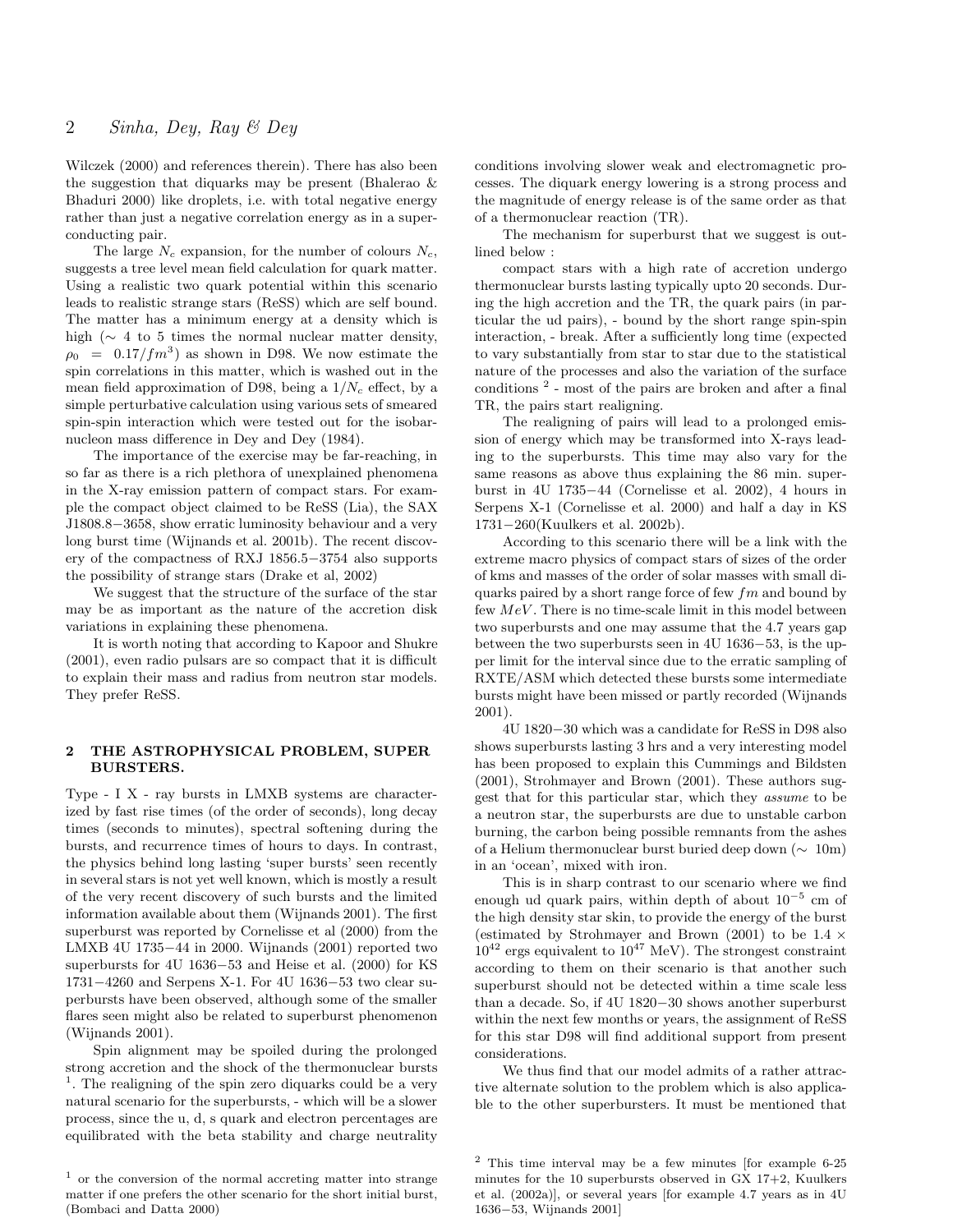Wijnands (2001) and (TB) agrees that carbon burning is unlikely for 4U 1636−53 since it seems to be a hydrogen- accreting source and carbon burning is more likely for heliumaccreting sources.

In the next following sections we present our model in some details.

## 3 A BRIEF INTRODUCTION OF THE MODEL

The quark (q) star model described in D98, which is also the same model used here, is a realistic model of quark matter composed of three flavours u,d and s as well as electrons. In hadron spectroscopy, using a potential model, a realistic q-q interaction contains asymptotic freedom (short range) and confinement (long range). However, in the case of quark matter, confinement is softened by Debye screening which diminishes the attractive long range part. The effect of this screening increases with density so that deconfinement is further enhanced at high densities.

Another very important consideration is the quark masses. The general belief is that chiral symmetry tends to be restored at high density which means quarks become lighter. The density dependence of quark masses, therefore, is a reflection of the chiral symmetry restoration (CSR in short) of QCD at high density and can be alternatively represented as a density dependence of the strong coupling constant using simple Schwinger Dyson techniques. We refer the interested reader to Ray et al, 2000. The density dependence of quark masses , in this model, is taken care of by the ansatz :

$$
M_i = m_i + M_Q \, sech(\nu \frac{\rho_B}{\rho_0}), \qquad i = u, d, s. \tag{1}
$$

where  $\rho_B = (\rho_u + \rho_d + \rho_s)/3$  is the baryon number density,  $\rho_0 = 0.17$  fm<sup>-3</sup> is the normal nuclear matter density, and  $\nu$  is a parameter. At high  $\rho_B$  the quark mass  $M_i$  falls from its constituent value  $M_Q$  to its current one  $m_i$  which we take to be (D98):  $m_u = 4 \; MeV$ ,  $m_d = 7 \; MeV$ ,  $m_s =$ 150  $MeV$ .  $M_Q \sim 310 MeV$ . Possible variations of the CSR can be incorporated in the model through  $\nu$ .

With these two ingredients ( along with the constraints of  $\beta$  - equilibrium and charge neutrality) it is found that energy per baryon is lower than that of  ${}^{56}Fe$  and has a minimum at a density  $\sim$  4 to 5 times the normal nuclear density  $\rho_0$ . This is a relativistic mean field calculation with a central potential (screened Richardson potential) where only the Fock term contributes. Strange quark matter is thus self bound by strong interaction itself. The energy density and pressure of this matter lead to strange quark star through the TOV equation with mass and radius depending on the central density of the star.

Equations of state obtained for two different values of  $\nu$ , namely, eos1 and eos2, lead to different maximum masses of the stars and their corresponding radii. (Table 1). Also given in Table 1 is the energy/baryon of the strange quark matter to be compared with that of  ${}^{56}Fe$ .

The surface of the star starts at this high density of  $\sim$  4 to 5 times the normal nuclear density  $\rho_0$ . The density inside the star can be larger, the limit being  $\sim$  15 times at the core when gravitational instability sets in. Thus at the surface there are massive quarks (about 100 MeV for u,d and 250 MeV for s-quarks) whereas at the centre of a massive

Table 1. Properties of the maximum mass strange star configuration obtained for different forms for CSR :  $M_G$  is the gravitational (maximum) mass, R is the corresponding radius,  $n_c$  the central number density,  $\rho_c$  the central mass density. Our EOS for different choices of the parameters are denoted as follow: (eos1)  $\nu = 0.333, \ \alpha_0 = 0.20; \ \text{(eos)} \ \nu = 0.333, \ \alpha_0 = 0.25; \ \text{(eos)}$  $\nu = 0.286, \ \alpha_0 = 0.20.$  The reference for the binding per baryon B.E./A is 930.6  $MeV$  for  $Fe^{56}$ .

| EOS      | $M_G$         | R    | $n_{c}$     | $\rho_c$           | B.E./A |
|----------|---------------|------|-------------|--------------------|--------|
|          | $(M_{\odot})$ | (km) | $(fm^{-3})$ | $(10^{14} g/cm^3)$ | MeV    |
| $\cos 1$ | 1.437         | 7.06 | 2.324       | 46.90              | 888.8  |
| eos3     | 1.410         | 6.95 | 2.337       | 48.19              | 844.6  |

star with density  $\sim$  10 to 15 times the normal density  $\rho_0$ the masses approach the current quark masses 4,7 and 150 MeV for u,d and s respectively).

#### 4 THE SPIN-SPIN POTENTIAL

The  $\Delta$  isobar is an isospin 3/2 of the spin 3/2 excitation of the nucleon seen at about 1232 MeV. To calculate nucleon and isobar mass difference (of about 300 MeV) we need a finite range spin spin interaction. Indeed, the quark-quark interaction has also a spin dependent component which can be obtained either from one-gluon exchange between quarks or from the instanton induced interaction. This part of the potential is of delta function range which can be transformed to a smeared potential by introducing the idea of either a finite glue-ball mass or a secondary charge cloud screening as in electron-physics (Bhaduri et al, 1980).

The essential idea is to get a smeared Gaussian potential with a renormalized strength. The smearing and the strength can be obtained by fitting them to observables like nucleon-  $\Delta$  mass splitting and the magnetic dipole transition from  $\Delta$  to nucleon. We borrow the allowed sets from Dey & Dey, 1984.

The form of the potential is given below :

$$
H_{i,j} = -\frac{2\alpha_s \sigma^3}{3m_i m_j \pi^{1/2}} (\lambda_i \cdot \lambda_j) (S_i \cdot S_j) e^{-\sigma^2 r_{ij}^2}.
$$
 (2)

The factor  $\sigma^3/\pi^{1/2}$  normalizes the potential. In this equation  $\alpha_s$  is the strong coupling constant, and the subscripted  $m, \lambda$ and S are the masses, colour matrices and spin matrices for the respective quarks.

For u-d quarks Dey et al. (1984) found that this gives  $\sigma$ varying from 6 to 2.03 fm<sup>-1</sup> for a set of  $\alpha_s$  0.5 to 1.12. The parameters we have used are given in Table 2.

It is found that diquark binding depends strongly on the strength and range of spin-spin interaction which are interconnected via hadron phenomenology. This is irrespective of whether it is deduced from a the Fermi-Breit interquark force or an instanton - like four fermion interaction as talked of, for example, in Rajagopal et al.(2000).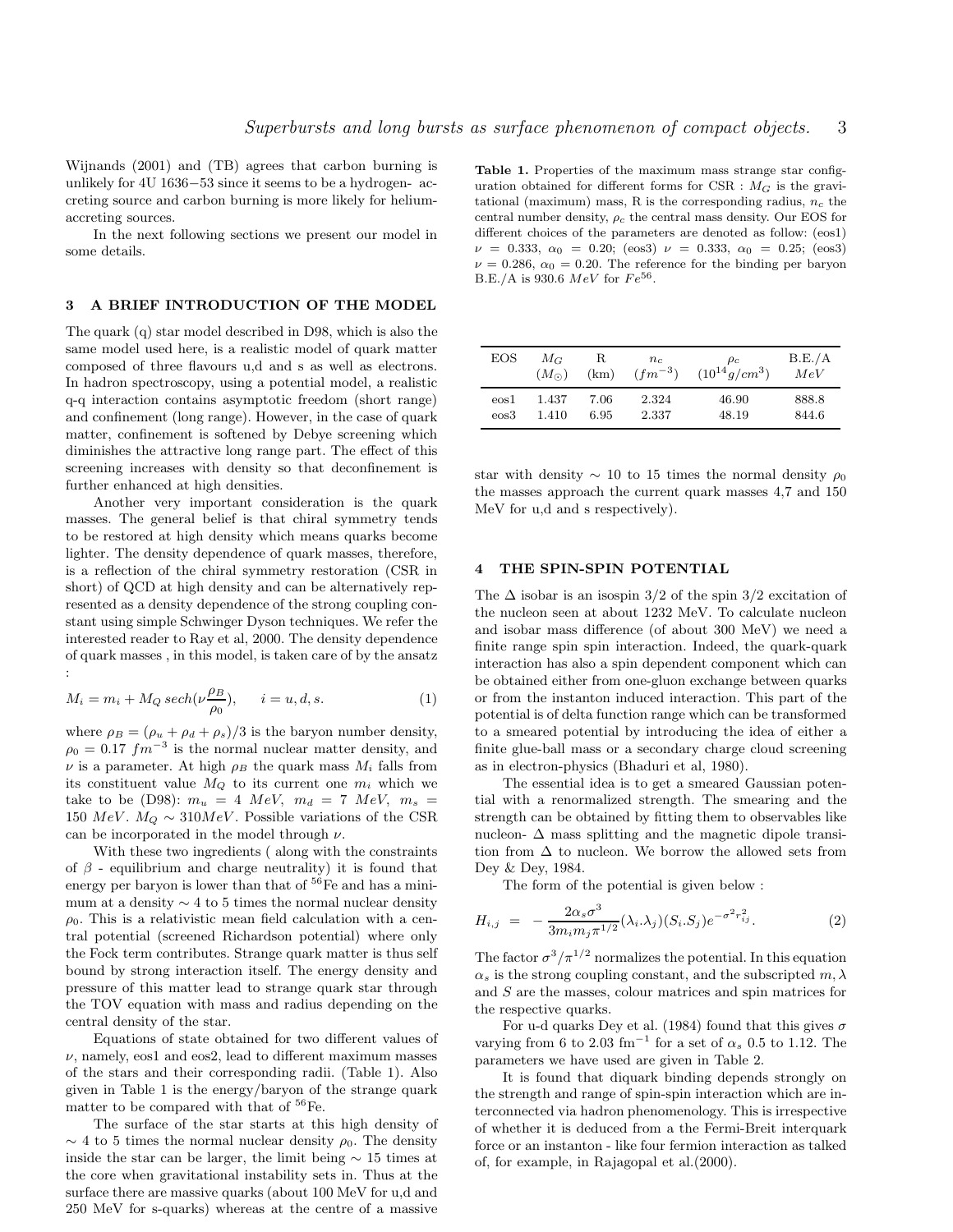Table 2. Parameters of the Gaussian Potential

| Sets           | $\alpha_s$ | $\sigma(fm^{-1})$ |
|----------------|------------|-------------------|
| 1              | 0.5        | 6.0               |
| $\overline{2}$ | 0.5        | 4.56              |
| 3              | 0.87       | 6.0               |
| $\overline{4}$ | 0.87       | 2.61              |
| 5              | 1.12       | 6.0               |
| 6              | 1.12       | 2.03              |

# 5 THE EFFECT OF THE POTENTIAL ON DIQUARKS.

Anti-symmetry of flavour symmetric di-quark wave function requires that while space part is symmetric, di-quark must be either in spin singlet and colour symmetric (6) state, or in spin triplet and colour anti-symmetric  $(\bar{3})$  state. In both cases spin-spin force is repulsive <sup>3</sup> and formation of pair is inhibited.

For flavour anti-symmetric di-quarks, however, the situation is the opposite. Colour symmetric 6 configuration is associated with the spin triplet so that  $(\lambda_i \lambda_j)(S_i S_j) = 1/3$ and colour anti-symmetric state  $(\bar{3})$  goes with the spin singlet which gives  $(\lambda_i \cdot \lambda_j)(S_i S_j) = 2$ . With overall negative sign in the potential (2) these channels produce attraction. Hence there is a probability for example of u, d quarks to pair up predominantly in spin singlet state. The effect of this can be found easily in our model since we know the distribution of the u, d and s quarks in the momentum space and their Fermi momenta are uniquely determined from precise and lengthy calculations satisfying beta stability and charge neutrality.

In addition to spin-colour contribution the potential  $Eq.(2)$  is evaluated in the momentum space :

$$
\frac{1}{4\pi^3 \ 3 \ x\rho_0} \frac{\alpha_s \sigma^2}{3m_i m_j} \int f(k) k_i^2 k_j^2 dk_i dk_j d\cos(\theta) \tag{3}
$$

where  $x\rho_0$  is the density at the star surface where the energy per baryon is minimum  $(x = 4.586, 4.014$  for eos1, eos3):

$$
f(k) = \frac{1 - \exp(\frac{-k^2}{\sigma^2})}{k^2}
$$
\n(4)

and

$$
k^{2} = \frac{k_{i}^{2} + k_{j}^{2}}{4} - \frac{k_{i}k_{j}cos(\theta_{ij})}{2}
$$
 (5)

It is to be noted that Fermi momenta for u, d, s particles are different. Thus the contribution of a specific di-quark in the energy can be simply the integral (3) and the colour spin factor. Maximum contribution is around the Fermi surface though. These are given in Table (3).

Note that there is a difference between this energy and the conventional pairing, where the effect of a long-range potential is a shift which is found by solving the gap equation. This is more like a correlation energy for some of the paired diquarks in flavour anti-symmetric state.

|  |  | <b>Table 3.</b> Integrated values for the pairing energy $Eq.(2)$ for dif- |  |  |  |  |
|--|--|----------------------------------------------------------------------------|--|--|--|--|
|  |  | ferent pairs for spin singlet (colour $\bar{3}$ ) states in MeV. For spin  |  |  |  |  |
|  |  | triplet (colour 6) state the energies will be six times less.              |  |  |  |  |

| <b>EOS</b> | Sets           | $\alpha_s$ | $\sigma$  | diquark type |         |         |  |  |  |
|------------|----------------|------------|-----------|--------------|---------|---------|--|--|--|
|            |                |            | $fm^{-1}$ | ud           | ds      | su      |  |  |  |
| $\cos 1$   | 1              | 0.5        | 6.0       | $-3.84$      | $-1.45$ | $-1.23$ |  |  |  |
|            | $\overline{2}$ | 0.5        | 4.56      | $-3.79$      | $-1.44$ | $-1.22$ |  |  |  |
|            | 3              | 0.87       | 6.0       | $-6.68$      | $-2.53$ | $-2.22$ |  |  |  |
|            | 4              | 0.87       | 2.61      | $-6.22$      | $-2.37$ | $-2.02$ |  |  |  |
|            | 5              | 1.12       | 6.0       | $-8.59$      | $-3.25$ | $-2.76$ |  |  |  |
|            | 6              | 1.12       | 2.03      | $-7.59$      | $-2.89$ | $-2.48$ |  |  |  |
| $\cos 3$   | 1              | 0.5        | 6.0       | $-3.87$      | $-1.40$ | $-1.15$ |  |  |  |
|            | $\overline{2}$ | 0.5        | 4.56      | $-3.83$      | $-1.39$ | $-1.17$ |  |  |  |
|            | 3              | 0.87       | 6.0       | $-6.74$      | $-2.44$ | $-2.06$ |  |  |  |
|            | 4              | 0.87       | 2.61      | $-6.32$      | $-2.29$ | $-1.95$ |  |  |  |
|            | 5              | 1.12       | 6.0       | $-8.68$      | $-3.14$ | $-2.65$ |  |  |  |
|            | 6              | 1.12       | 2.03      | $-7.74$      | $-2.82$ | $-2.40$ |  |  |  |

The Table (3) shows that the variation of the correlation energy is significant, when different sets for the smearing in the spin-spin potential, are chosen. The variation with the equation of state (EOS) eos1 and eos3 is comparatively unimportant <sup>4</sup>. We also see that the ud pairing correlation energy is substantially larger than that of the other pairs su and ds.

Let us recall that the energy per baryon is  $888.8$  MeV with eos1 and 844.6 MeV with eos3 as compared with 930.4 for  $56Fe$ - matter. We can see that even in the preferentially ordered spin singlet state, one has only a few  $MeV$  extra binding on the average for every diquark, compared to a positive energy of several hundred  $MeV$ .

However one should not forget that in a thermonuclear reaction (TR) every fusion produces energy which is precisely of this order. On the other hand TR is fast. To establish a stable high density of about 4.5 times  $\rho_0$  and to get back the ordering of the diquarks after a TR must take long time. If it is established that the concerned stars are indeed strange stars and the diquark pairing is the phenomenon responsible for long lasting bursts, then one could claim a link between the smallest quarks and the densest stars as has been pointed out before Ray et al. (2000).

## 6 CONCLUSIONS AND SUMMARY.

Our calculations teach us the following :

(1) There are antisymmetric diquark states for dissimilar quark pairs in the spin parallel and antiparallel states with the attraction six times stronger for the latter compared to the former. But the magnitude of the attraction depends strongly on the form of the interaction, even when the

<sup>4</sup> As stated before, these EOS differ only in one parameter which controls the chiral symmetry restoration for the quark masses at high density (D98)